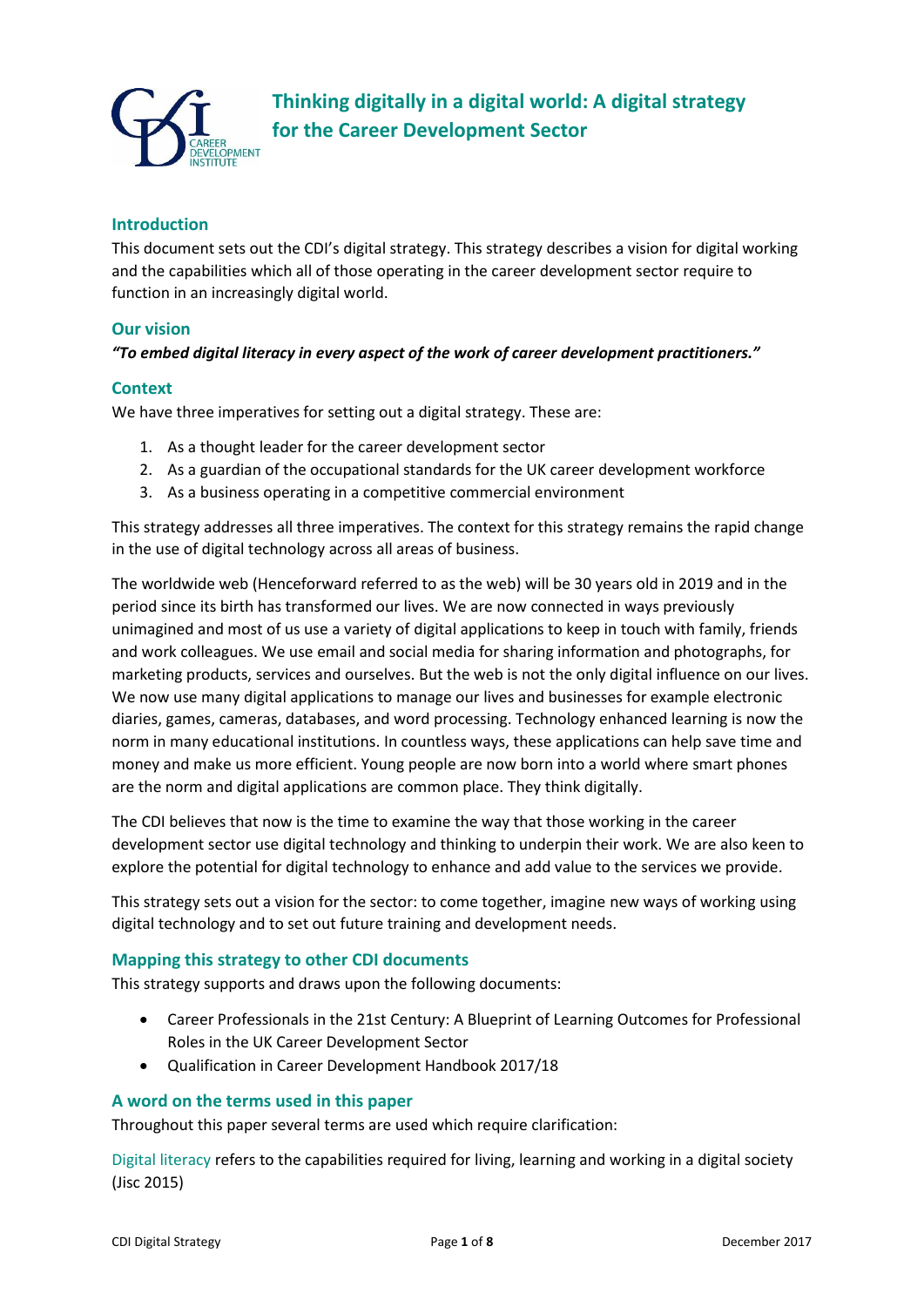Digital career literacy refers to the digital career management skills required to manage one's career.

## **1. The CDI as a thought leader for the sector**

Research (McKinsey 2015) indicates that the main barriers to organisations developing the digital skills needed for operating in a twenty first century environment are digital talent and leadership. This issue presents specific challenges for the CDI. Career development practitioners work at the interface between education and business and have a role to play in ensuring that the economy has a pipeline of individuals who have the necessary skills to operate in the emerging high tech and digital industries. It is therefore important that career development practitioners understand the need for the workforce to develop and continually update their skills to meet these demands. The CDI therefore needs to enter the debate about digital skills not just in the services delivered directly to clients but grounded in a wider understanding of the digital world.

The CDI will be exploring opportunities for the sector to investigate a range of topics which impact on our business for example how we:

- Develop an innovative digital culture
- Respond to and utilise the 'Internet of things'
- Utilise artificial intelligence to deliver services
- Exploit 'big data' to understand our impact
- Understand the impact of digital technology on the economy
- Address any issues of social inequality that the rise of digital technology might introduce
- Support the organisations and individuals who are our clients to respond to this changing world

We will be doing this in several ways for example:

- A regular article in *Careers Matters*
- A LinkedIn discussion forum
- Webinars lead by thinkers in this area
- Workshops at conferences and events
- A task group to map the work and develop approaches and strategies to support the practitioner

# **2. The CDI as a guardian of the occupational standards for the UK career development workforce**

Developing digital talent and leadership requires an understanding of the knowledge, skills and attitudes required to implement the strategy. This requires the CDI to ask several questions:

- What digital capabilities are required by the career development workforce?
- What digital competences exist within the sector?
- What are the best approaches to meeting any skills gaps?

## **What digital capabilities are required by the career development workforce?**

There is some guidance on the type of digital capabilities required to be able to operate digitally in a professional context. Jisc<sup>1</sup> has set out a framework of competences which have been designed to support those working in the Higher Education Sector and there is much to be learned from this

-

<sup>&</sup>lt;sup>1</sup> [Jisc](https://www.jisc.ac.uk/) is the UK's higher, further education and skills sectors' not-for-profit organisation for digital services and solutions.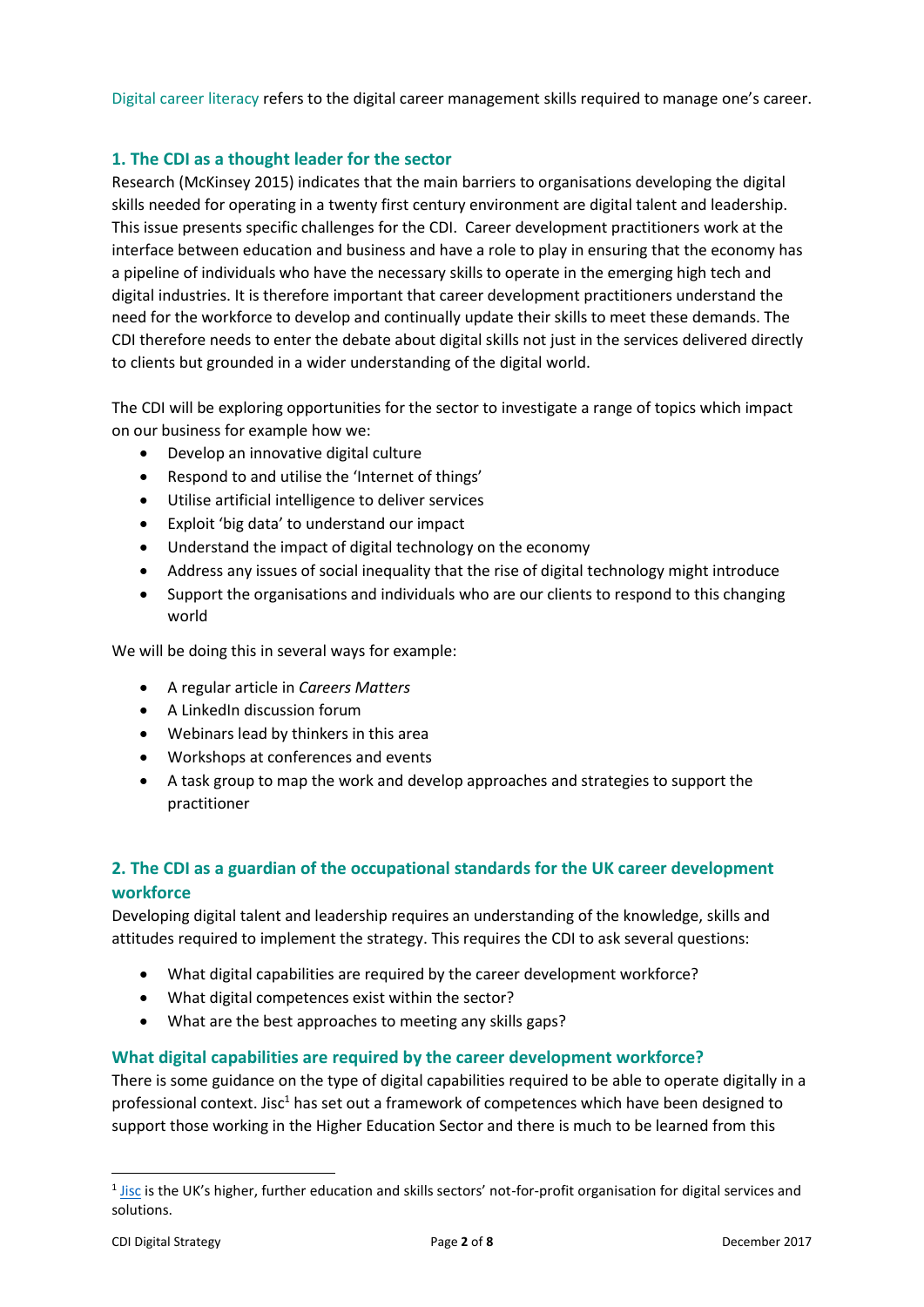framework. The competences are set out under the six broad categories below and described in more detail in appendix 1.

- ICT proficiency and productivity
- Information, data and media literacies
- Digital creation, problem solving and innovation
- Digital communication, collaboration and participation
- Digital learning and development
- Digital identity and wellbeing

On initial examination it seems that individuals working in the sector need to be able to demonstrate capability in all of these areas, but further investigation will need to be carried out so that we can understand how digitally technology is impacting on the daily working lives of the sector workforce.

Some parts of the sector are already embracing digital solutions to deliver their services for example, the National Careers service in England which is focussing on a 'digital first' approach and Careers Wales. Research will need to be carried out with the full range of members working in the four home nations in the UK to determine the implications for practice.

### **What digital competences exist within the sector?**

Once a framework of digital competences has been developed it will be necessary to conduct a training needs analysis to determine what the level of these skills are in the existing workforce. This activity will identify the strengths and areas of development in the workforce and will identify individuals who can support a digital skills training strategy.

### **What are the best approaches to developing and embedding digital literacy?**

There are a number of approaches which could be used to develop digital literacy. These are:

Mapping digital literacy competencies to the Blueprint and the QCD learning outcomes to ensure that new practitioners are taught the skills needs to work within the sector.

Developing a programme of continuing professional development which is appropriate to the needs of the sector will require innovation as it is likely to require digital training approaches such as the design of MOOCS (Massive open online courses), collaborative online approaches such as webinars and digital classrooms.

Identifying digital champions requires individuals who are digitally proficient to become 'digital champions' and support the ongoing, work-place development of digital literacy skills. These individuals may require some coaching but this role is an informal one and will not require formal training and development training.

Including digital literacy as a focus for discussion at all levels of the CDI governance structures. This might require identifying someone with the digital portfolio at PSC, the Council and the Board or within our proposed new regional structure.

These will be explored and confirmed during the training needs analysis however whatever the outcome what is clear is that the approach which the CDI adopts will need to embed digital literacy within all our activities.

### **3**. **The CDI as a business**

Like any other business operating in a competitive environment, the CDI needs to consider the use of technology both as a solution to its business needs and as a cost to the organisation.

The CDI will: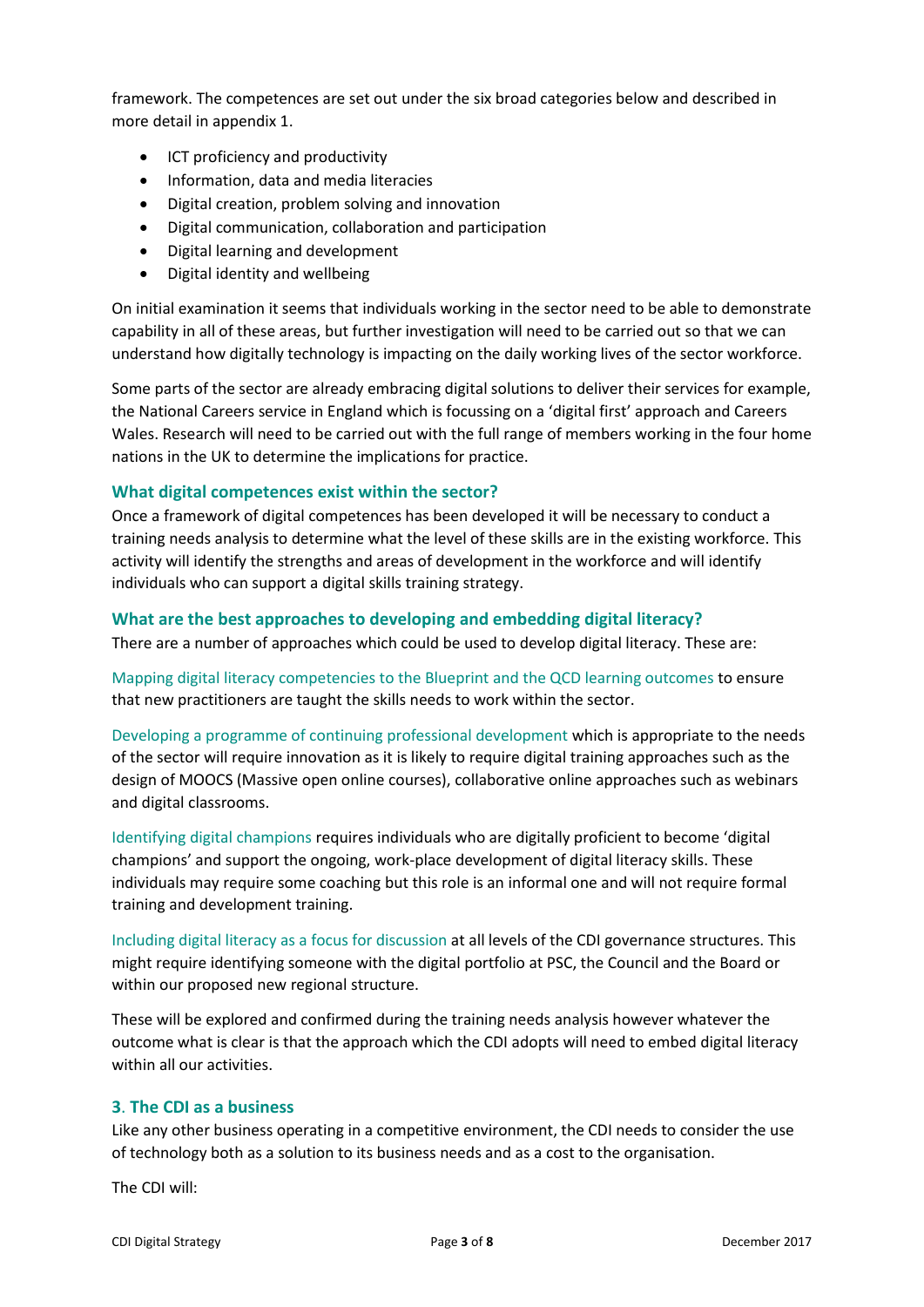- Ensure that it maintains its digital infrastructure to ensure that it can connect with its members and stakeholders.
- Invest in the necessary digital hardware (computers, smart phones, WiFi networks, blue tooth devices such as printers) and other digital 'capital' such as a website, and social media presence.
- Investigate digital alternatives where these make the service that they provide to members and the wider sector more resource effective.
- Provide opportunities for paid and voluntary workers to gain the necessary skills and knowledge to use digital technology as an effective approach to deliver and manage the organisations business.

Of course, ensuring that the CDI has a comprehensive digital infrastructure will be met through the normal cycle of upgrading equipment, and staff training to use new equipment and approaches.

## **Implementing this strategy**

This document began with a statement about the need to develop digital literacy in every aspect of our work. This requires a long-term vision and plan to implement fully. The CDI Board will be approving an action plan which will set out objectives over a three-year period from January 2018 until December 2020. This strategy will be reviewed and updated annually in line with new trends and developments in ICT technology.

The following sections set out an idea of the broad areas of our three-year action plan.

### In the first year it should be possible to:

- 1. Publish the final digital strategy and three-year action plan including a clear accountability structure
- 2. Agree a new budget heading for 2018-19 for the digital strategy
- 3. Agree and implement a procurement strategy for the research to identify digital competences and training needs
- 4. Identify and agree the need for a digital literacy group which would span all parts of the organisation to be convened to take forward the strategy
- 5. Agree a publication schedule and commission articles on digital literacy in each edition of *Career Matters*
- 6. Establish a Linkedin group which could be used as a platform for discussion and dissemination
- 7. Consider a conference theme: 'working as a digital practitioner'

### In the second year it should be possible to:

- 1. Agree a programme of discussion events/ publications and other 'thought leader activities'
- 2. Undertake and report back on the research and training needs analysis to include a new framework of digital competences for the career development sector
- 3. Map the new digital competence framework on to the Blueprint and QCD learning outcomes
- 4. Scope the development of MOOCs, webinars and online learning platforms
- 5. Identify digital champions

### In the third year it should be possible to:

- 1. Develop and begin to implement a training plan including new MOOCs, online resources and a webinar series
- 2. Coach/train digital champions
- 3. Evaluate the project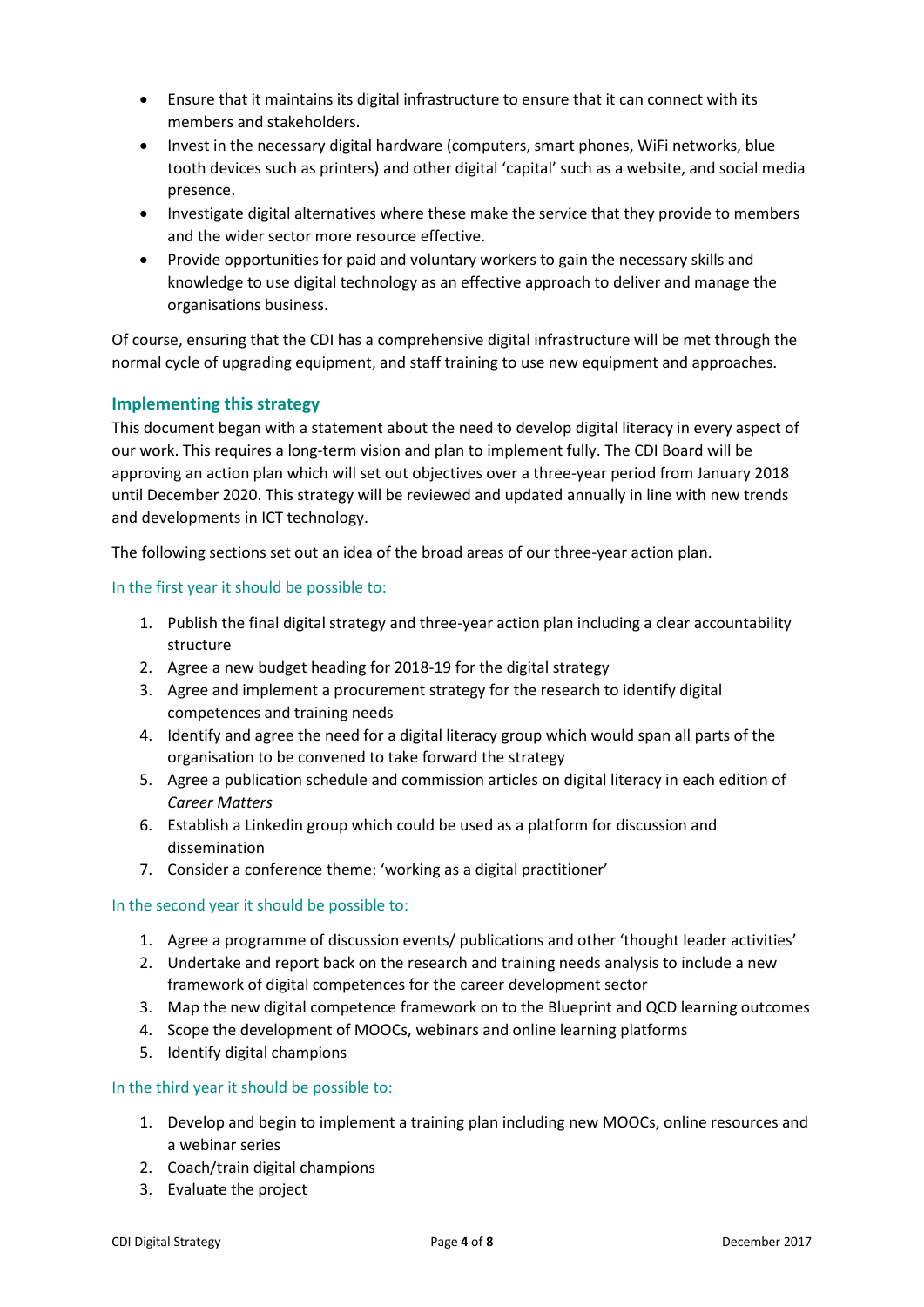### **Monitoring, review and evaluation**

The new digital literacy action plan will include a process of monitoring, review and evaluation which will feed in to the organisation's cycle of continuous improvement. Reporting on the progress of the strategy and plan will take place through regular Board and Council meetings and to the membership through articles and updates in the fortnightly News by Email and *Career Matters*.

### **References**

Schiersmann, C., Ertelt, B.J., Katsorov, J., Mulvey, R., Reid, H. and Weber, P. (Eds). (2012). NICE Handbook for the Academic Training of Career Guidance and Counselling Professionals. Heidelberg: Heidelberg University.

CDI (2016). Career Professionals in the 21st Century A Blueprint of Learning Outcomes for Professional Roles in the UK Career Development Sector. Stourbridge.

CDI (2017). Qualification in Career Development Handbook 2017/18. Stourbridge.

Hooley, T. (2012). How the internet changed career: framing the relationship between career development and online technologies. *Journal of the National Institute for Career Education and Counselling (NICEC).* Issue 29.

Jisc (2014). Building digital capabilities: The six elements defined. Bristol. Jisc. Available from [http://repository.jisc.ac.uk/6611/1/JFL0066F\\_DIGIGAP\\_MOD\\_IND\\_FRAME.PDF](http://repository.jisc.ac.uk/6611/1/JFL0066F_DIGIGAP_MOD_IND_FRAME.PDF)

McKinsey and Company (2015). Cracking the Digital Code. McKinsey Global Survey results. Available from [https://www.mckinsey.com/business-functions/digital-mckinsey/our-insights/cracking-the](https://www.mckinsey.com/business-functions/digital-mckinsey/our-insights/cracking-the-digital-code)[digital-code](https://www.mckinsey.com/business-functions/digital-mckinsey/our-insights/cracking-the-digital-code)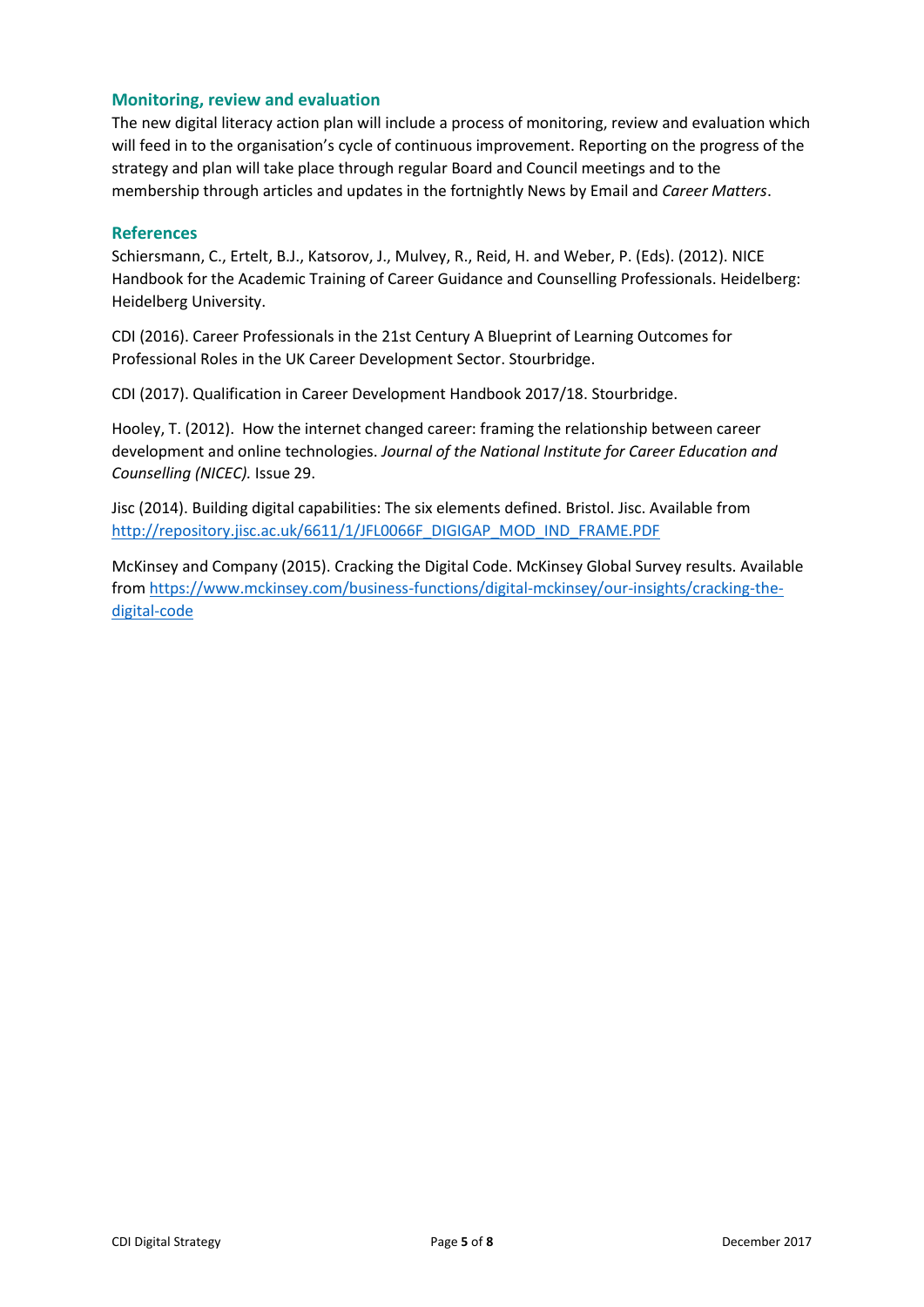# **Appendix 1. Digital competences**

The following capabilities are based on the framework of digital competences outlined by JISC. They can be used to support several development activities for example undertaking a training needs analysis, mapping to existing occupation standards for career development practitioners, and to inform the development of job descriptions.

### *ICT proficiency and productivity*

Capability in this area is defined as:

- The confident use of devices, applications, software and services and the ability to stay up to date as technology changes
- The use of ICT-based tools to carry out tasks effectively, productively, and with attention to quality including to solve problems and achieve complex tasks

### *Information, data and media literacies*

Capability in this area is defined as:

- The capacity to find, evaluate, interpret, manage, curate, organise and share digital information.
- An understanding of the rules of copyright and open alternatives e.g. creative commons; the ability to reference digital works appropriately in different contexts.
- The capacity to collate, manage, access and use digital data in spreadsheets, databases and other formats, and to interpret data by running queries, data analyses and reports. The practices of personal data security.
- An understanding of how data is used in professional and public life; of legal, ethical and security guidelines in data collection and use; of the nature of algorithms; and of how personal data may be collected and used.
- The capacity to critically receive and respond to messages in a range of digital media text, graphical, video, animation, audio - and to curate, re-edit and repurpose media, giving due recognition to originators. A critical approach to evaluating media messages in terms of their provenance and purpose.
- An understanding of digital media as a social, political and educational tool, and of digital media production as a technical practice

### *Digital creation, problem solving and innovation*

Capability in this area is defined as:

- The capacity to design and/or create new digital artefacts and materials such as digital writing; digital imaging; digital audio and video, digital code, apps and interfaces, web pages.
- An understanding of the digital production process, and basics of editing and coding.
- The capacity to use digital evidence to solve problems and answer questions, to collect and collate new evidence, to evaluate the quality and value of evidence, and to share evidence and findings using digital methods.
- An understanding of digital research methods; an understanding of different data analysis tools and techniques.
- The capacity to adopt and develop new practices with digital technology in different settings (personal and organisational; social and work-based); to use digital technologies in developing new ideas, projects and opportunities.
- An understanding of innovation, enterprise and project management in digital settings.

### *Digital communication, collaboration and participation*

Capability in this area is defined as: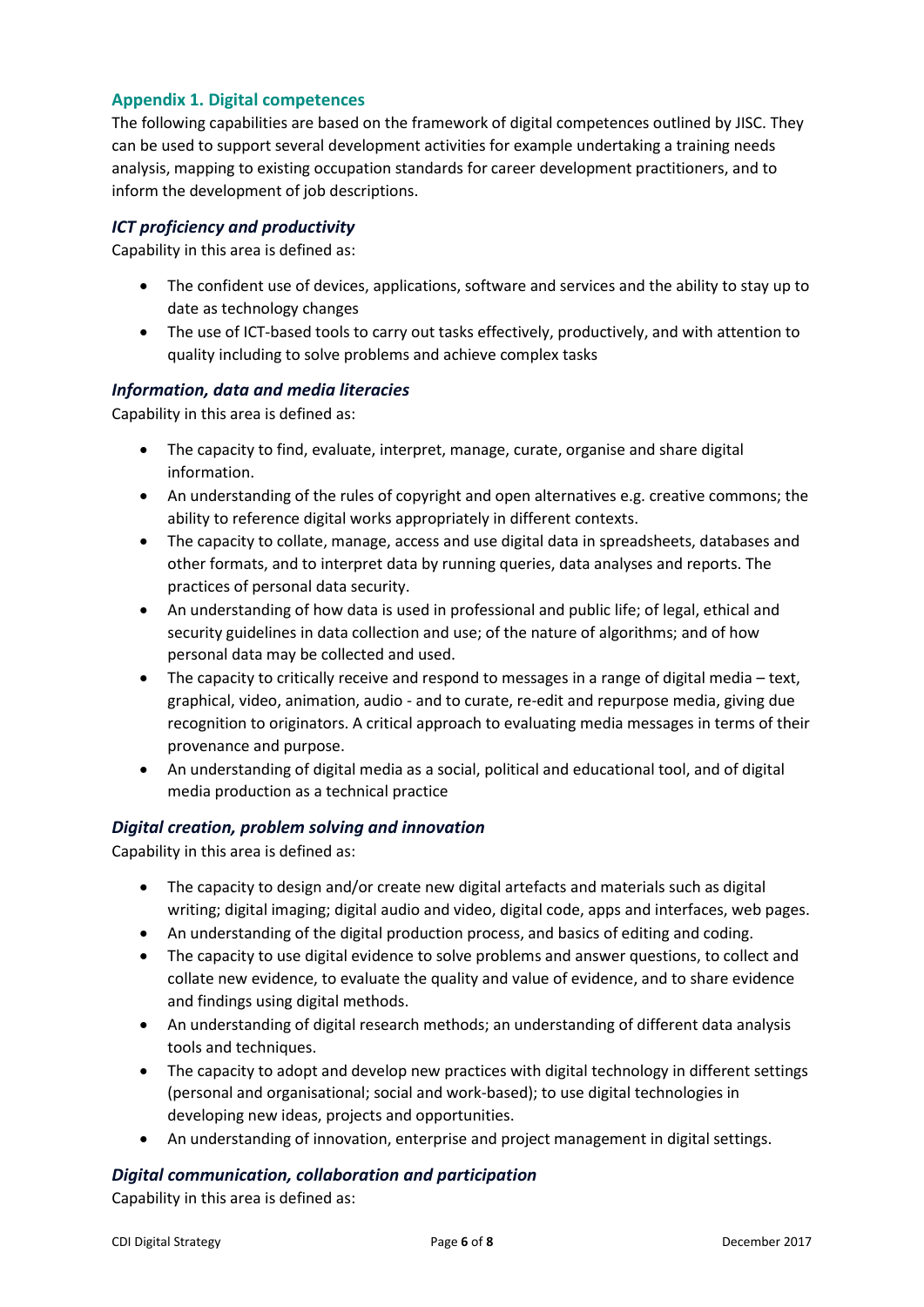- The capacity to communicate effectively in digital media and spaces such as text-based forums, online video and audio, and social media; to design digital communications for different purposes and audiences; to respect others in public communications; to maintain privacy in private communications; to identify and deal with false or damaging digital communications.
- An understanding of the features of different digital media for communication, and of the varieties of communication norms and needs
- The capacity to participate in digital teams and working groups; to collaborate effectively using shared digital tools and media; to produce shared materials; to use shared productivity tools; to work effectively across cultural, social and linguistic boundaries.
- An understanding of the features of different digital tools for collaboration, and of the varieties of cultural and other norms for working together.
- The capacity to participate in, facilitate and build digital networks; to participate in social and cultural life using digital media and services; to create positive connections and build contacts; to share and amplify messages across networks; to behave safely and ethically in networked environments.
- An understanding of how digital media and networks influence social behaviour.

# *Digital learning and development*

Capability in this area is defined as:

- The capacity to participate in and benefit from digital learning opportunities; to identify and use digital learning resources; to participate in learning dialogues via digital media; to use learning apps and services (personal or organisational); to use digital tools to organise, plan and reflect on learning; to record learning events/data and use them for self-analysis, reflection and showcasing of achievement; to monitor own progress: to participate in digital assessment and receive digital feedback; to manage own time and tasks, attention and motivation to learn in digital settings.
- An understanding of the opportunities and challenges involved in learning online; an understanding of own needs and preferences as a digital learner (eg access, media, platform and pedagogy)
- The capacity to support and develop others in digitally-rich settings, to teach, to work in a teaching or curriculum team, to design learning opportunities, to support and facilitate learning, to be pro-active in peer learning, all while making effective use of the available digital tools and resources.
- An understanding of the educational value of different media for teaching, learning and assessment; an understanding of different educational approaches and their application in digitally-rich settings

## *Digital identity and wellbeing*

Capability in this area is defined as:

- The capacity to develop and project a positive digital identity or identities and to manage digital reputation (personal or organisational) across a range of platforms; to build and maintain digital profiles and other identity assets such as records of achievement; to review the impact of online activity; to collate and curate personal materials across digital networks.
- An understanding of the reputational benefits and risks involved in digital participation.
- The capacity to look after personal health, safety, relationships and work-life balance in digital settings; to use digital tools in pursuit of personal goals (eg health and fitness) and to